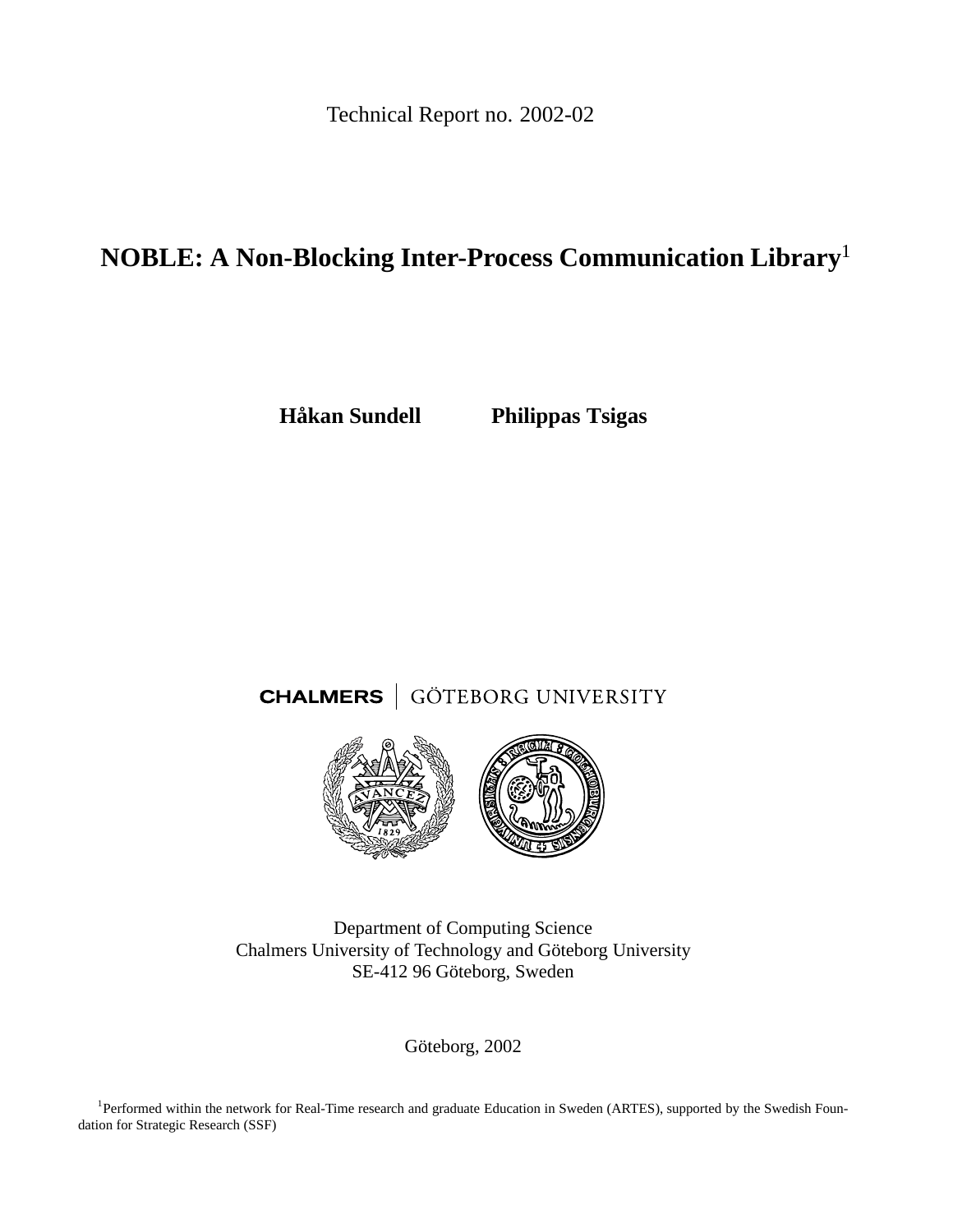

Technical Report in Computing Science at Chalmers University of Technology and Göteborg University

Technical Report no. 2002-02 ISSN: 1650-3023

Department of Computing Science Chalmers University of Technology and Göteborg University SE-412 96 Göteborg, Sweden

Göteborg, Sweden, 2002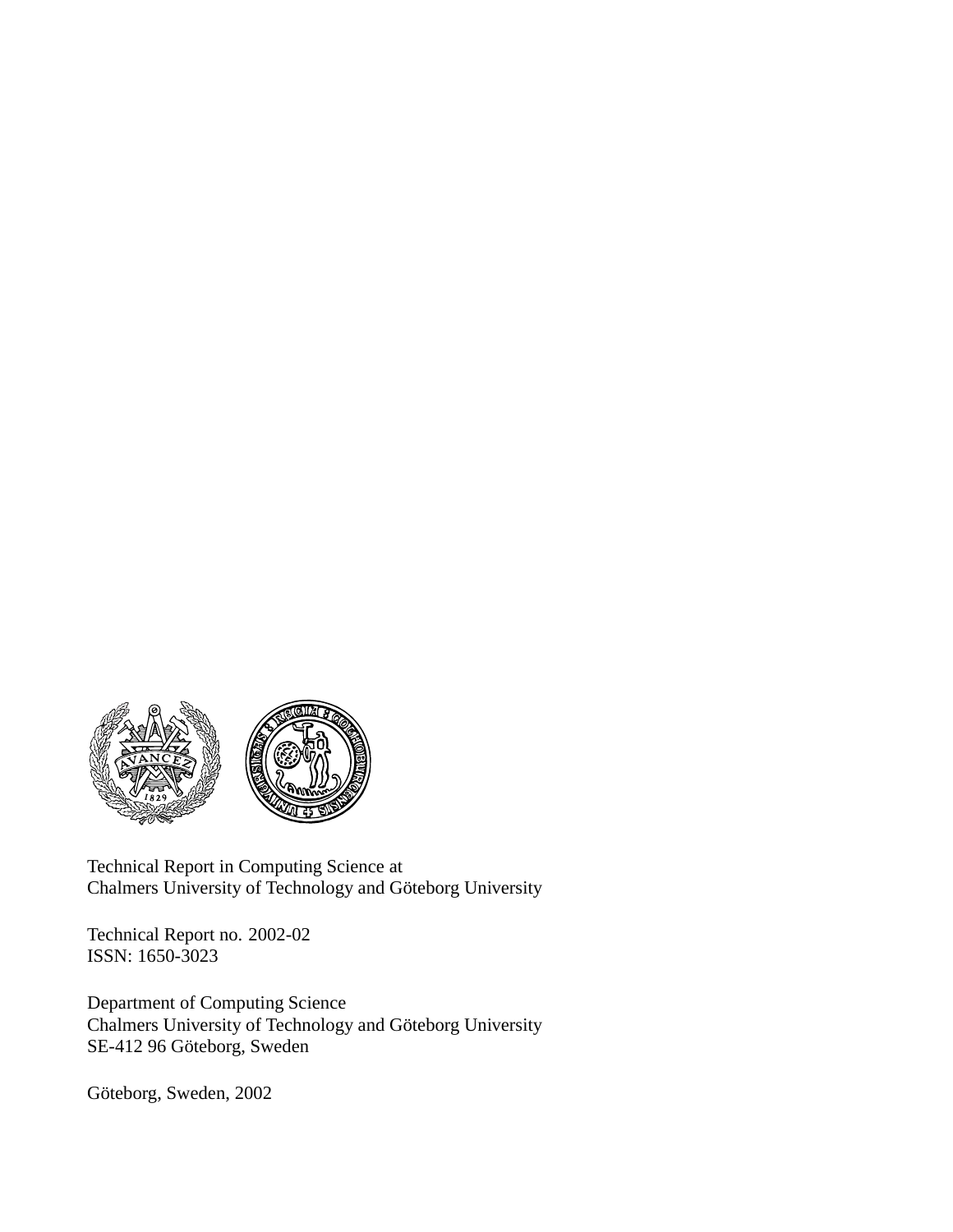# **Abstract**

*Many applications on shared memory multi-processor machines can benefit from the exploitation of parallelism that non-blocking synchronization offers. In this paper, we introduce a library support for multi-process non-blocking synchronization called NOBLE. NOBLE provides an interprocess communication interface that allows the user to select synchronization methods transparently to the one that suits best for the current application. The library provides a collection of the most commonly used data types and protocols in a form, which allows them to be used by non-experts. We describe the functionality and the implementation of the library functions and illustrate the library programming style with example programs. The examples show that using the library can considerably reduce the runtime on distributed shared memory machines.*

# **1 Introduction**

Software implementations of synchronization constructs are usually included in system libraries. The design of a good synchronization library can be challenging and many efficient implementations for the basic synchronization constructs (locks, barriers and semaphores) have been proposed in the literature. Many such implementations have been designed with the aim to lower the contention when the system is in a high congestion situation. These implementations give different execution times under different contention instances. But still the time spent by the processes on the synchronization can form a substantial part of the program execution time [KarLMS91, MelS91, MicS98, NikP99, ZahLE91]. The reason for this is that typical synchronization is based on blocking that unfortunately results in poor performance. This is because blocking produces high levels of contention on the memory and the interconnection network, and more significantly, because it causes convoy effects: if one process holding a lock is preempted, other processes on different processors waiting for the lock will not be able to proceed. Researchers have introduced non-blocking synchronization to address the above problems.

There has been much advocacy arising from the theory community for the use of non-blocking synchronization primitives rather than blocking ones, in the design of inter-process communication mechanisms for parallel and high performance computing. This advocacy is intuitive and many researchers have for more than two decades developed efficient non-blocking implementations for several shared data objects. Despite this, the scientific discoveries on non-blocking synchronization have not have migrated much into practice, even though synchronization is still the

bottleneck in many applications. The lack of a standard library of non-blocking synchronization of shared data objects commonly used in parallel applications has played a significant role for this slow migration.

NOBLE offers a library support for multi-process nonblocking synchronization for shared memory systems. NO-BLE has been designed in order: I) to provide a collection of shared data objects in a form which allows them to be used by non-experts, II) to offer an orthogonal support for synchronization where the application can change synchronization implementations with minimal changes, III) to be easy to port to different multi-processor systems, IV) to be adaptable for different programming languages and V) to contain efficient known implementations of its shared data objects.

The rest of the paper is organized as follows. Section 2 outlines the basic features of NOBLE and the implementation and design steps that have been taken to support these features. Section 3 illustrates by a way of an example the use of the features of NOBLE in a practical setting. Section 4 presents run-time experiments using NOBLE that show the performance benefits of non-blocking synchronization. Finally, Section 5 concludes this paper.

# **2 Design and Features of NOBLE**

When designing NOBLE we identified a number of characteristics that had to be covered from our design in order to make NOBLE easy to use and usable by a wide range of practitioners. We designed NOBLE to have the following features:

- Usability-Scope NOBLE provides a collection of fundamental shared data objects that are widely used in parallel and real-time applications.
- Easy to use NOBLE provides a simple interface that allows the user to use the non-blocking implementations of the shared data objects the same way the user would have used lock-based ones.
- Easy to Adapt No need for changes at the application level are required by NOBLE and different implementations of the same shared data objects are supported via a uniform interface.
- Efficient Users will have to experience major improvements in order to decide to replace the existing trusted code with new synchronization methods. NO-BLE has been designed to be as efficient as possible.
- Portable NOBLE has been designed to support general shared memory multi-processor architectures and offers the same user interface on different platforms, although the actual implementations might differ.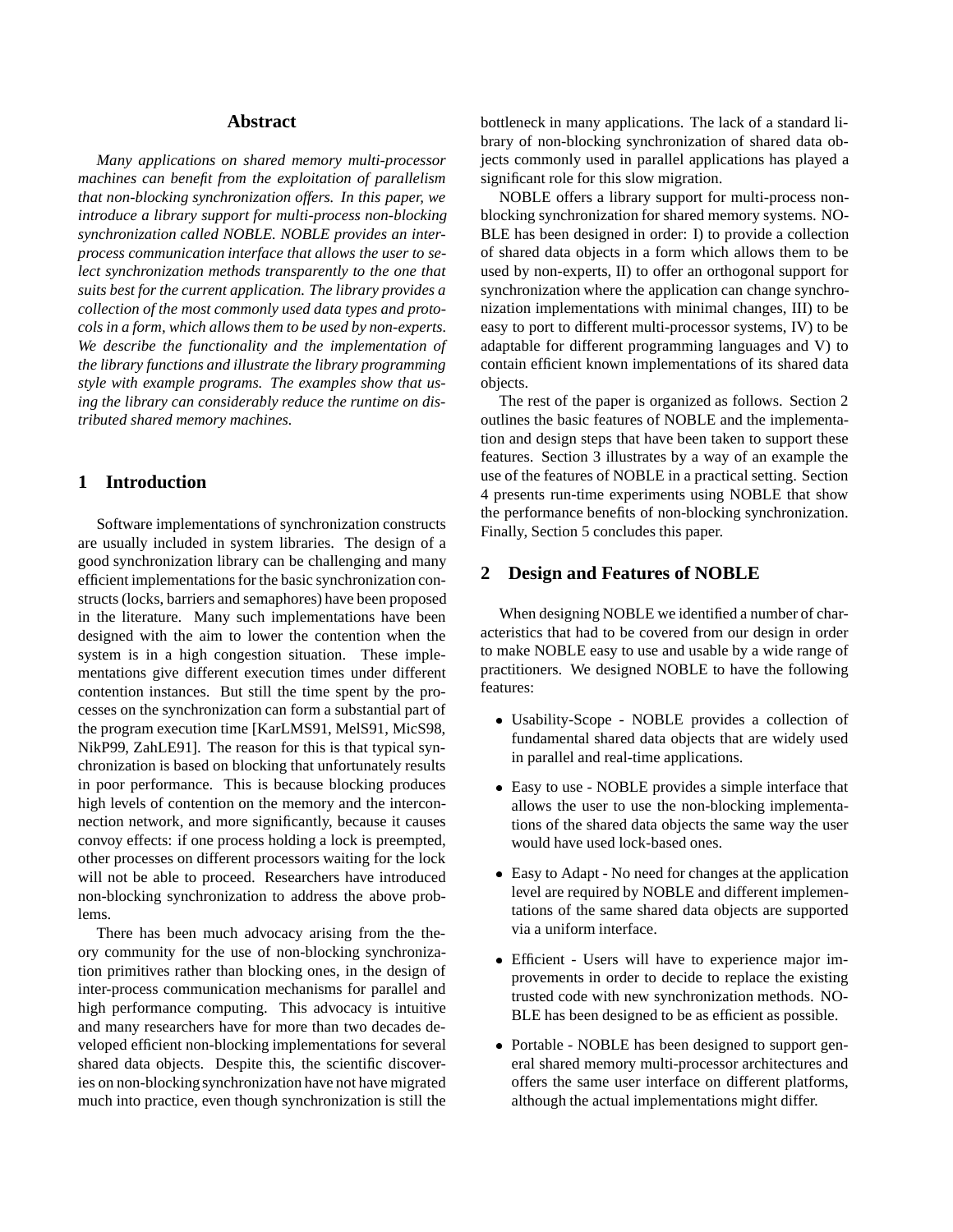Adaptable for different programming languages.

#### **2.1 Usability-Scope**

NOBLE provides a collection of non-blocking implementation of fundamental shared data objects in a form that allows them to be used by non-experts. This collection includes most of the shared data objects that can be found in parallel applications, i.e. stacks, queues, linked lists, snapshots and buffers. NOBLE contains the most efficient realizations known for its shared data objects, [AllEHPST99, Har01, SunT00, SunTZ00, TsiZ99, Val95].

#### **2.2 Easy to use**

NOBLE provides a precise and readable specification for each shared data object implemented. The user interface of the NOBLE library is the defined library functions that are described in the specification. At the very beginning the user has only to include the NOBLE header at the top of the code (#include <Noble.h>).

In order to make sure that none of the functions or structures that we define causes any name-conflict during the compilation or the linking stage, only the functions and the structures that have to be visible to the user of NOBLE are exported. All other names are invisible outside of the library. The names that are exported start with the three-letter combination NBL. For example the implementation of the shared data object Queue is struct NBLQueue in NO-BLE.

# **2.3 Easy to Adapt**

NOBLE offers a set of different implementations for many shared data objects realized in NOBLE. The user can select the implementation that better suits the application needs. The selection is done at the moment of creation of the shared data object. For example for the Queue shared data object there are several different creation functions for the different implementations offered by NOBLE, their usage is described below. NOBLE also offers a simple interface to standard lock-based implementations of all shared data objects provided.

NBLQueue \*NBLQueueCreateLF(int nrOf-Blocks); /\* Create <sup>a</sup> Queue using the implementation LF \*/ NBLQueue \*NBLQueueCreateLF2(); /\* Create <sup>a</sup> Queue using the implementation  $LF2$  \*/

In all other steps of use of the shared data object, the programmer does not have to remember or to supply any information about the implementation (synchronization method) used. This means that all other functions regarding operations on the shared data objects have only to be informed about the actual instance of the shared data object. The latter gives a unified interface to the user: all operations take the same number of arguments and have the same return value(s) independently of the implementation:

```
NBLQueueFree(handle);
NBLQueueEnqueue(handle,item);
NBLQueueDequeue(handle);
```
All names for the operations are the same regardless of the actual implementation type of the shared data object, and more significantly the semantics of the operations are also the same.

#### **2.4 Efficiency**

The only information that is passed to the library during the invocation of an operation is just a  $handle$  to a private data structure. Henceforth, any information concerning the implementation method, that is used for this particular shared data object instance, had to be inside this private data structure. For fast redirection of the program flow to the correct implementation, function pointers are used. Each instance of the data structure itself contains a set of function pointers, one for each operation that can be applied on it:

```
typedef struct NBLQueue {
     void *data;
     void (*free)(void *data);
     void (*enqueue)(void *data
           ,void *item);
     void *(*dequeue)(void *data);
} NBLQueue;
```
The use of function pointers inside each instance, allows us to produce in-line redirection of the program flow to the correct implementation. Instead of having one central function that redirects, we define several macros that redirect directly from the user-level. From the user's perspective this usually makes no difference, these macros can be used in the same way as pure functions:

```
#define NBLQueueFree(handle) (handle-
>free(handle->data))
  #define NBLQueueEnqueue(handle,item)
(handle->enqueue(handle->data,item))
  #define NBLQueueDequeue(handle)
(handle->dequeue(handle->data))
```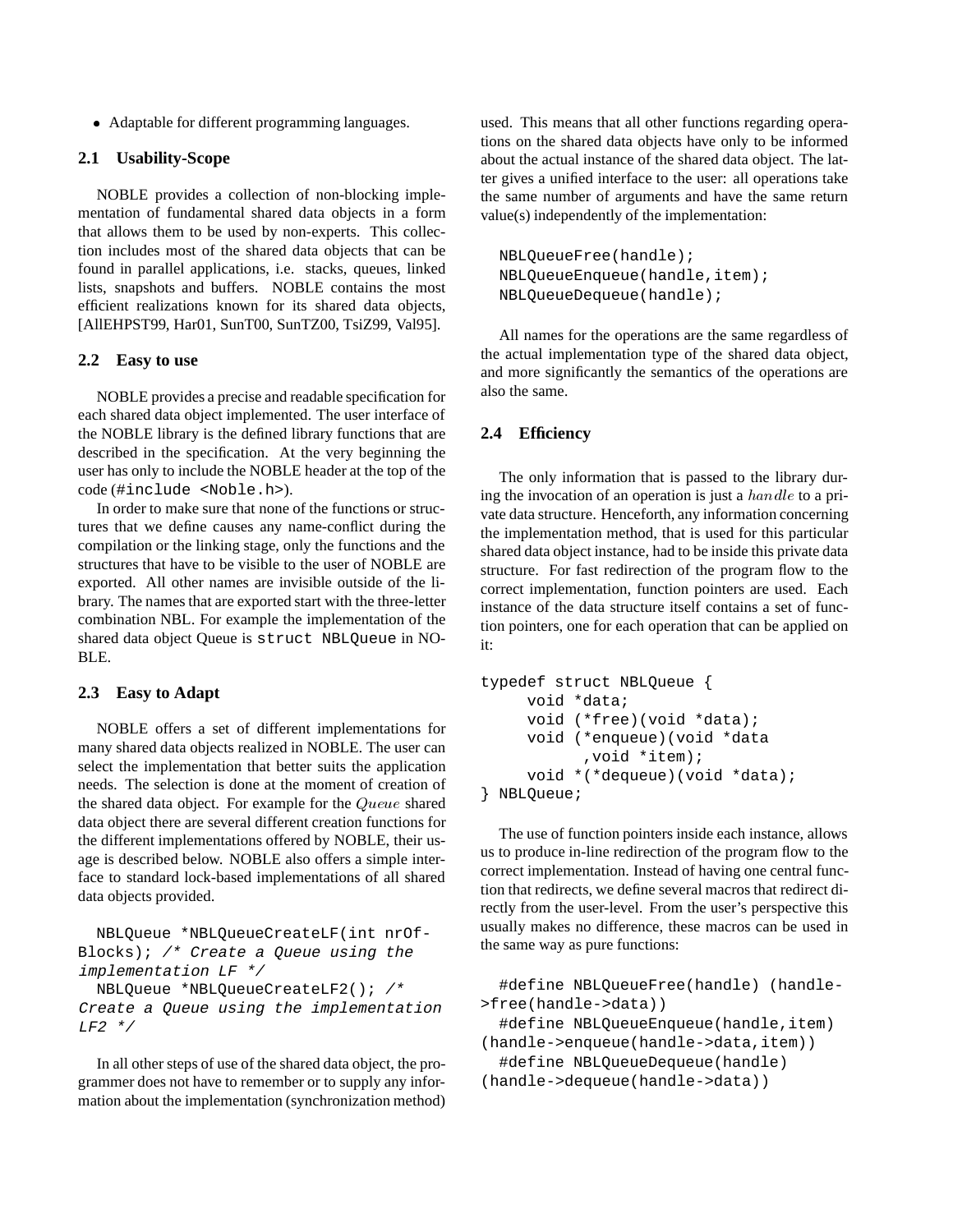#### **2.5 Portability**

The interface to NOBLE has been designed to be the same independently of platform. Internal library dependencies are not visible outside of the library. Application calls to the library look exactly the same with respect to the NO-BLE library when moving to another platform. The implementations that are contained in NOBLE, use hardware synchronization primitives (Compare-And-Swap, Test-And-Set, Fetch-And-Add, Load-Link/Store-Conditional), that are widely available in many commonly used architectures. Still, in order to achieve the same platform independent interface, NOBLE has been designed to provide an internal level abstraction of the hardware synchronization primitives. All hardware dependent operations that are used in the implementation of NOBLE, are reached using the same (abstraction) method:

```
#include "Platform/Primitives.h"
```
This file depends on the actual platform. However, a set of implementations (with the same syntax and semantics) of the different synchronization primitives needed by the implementations have to be provided for the different platforms. These implementations are only visible inside NOBLE and there are no restrictions on the way they are implemented.

NOBLE at this point has been successfully implemented on the Sun Sparc platform as well on the Intel Win32 platform. An implementation for the Silicon Graphics Origin 2000 platform is under construction.

# **2.6 Adaptable for different programming languages**

NOBLE is realized in C and therefore easily adaptable to other popular programming languages that support importing functions from C libraries.

C++ is directly usable with NOBLE. The basic structures and operation calls of the NOBLE shared data objects have been defined in such a way that real  $C++$  class functionality can also be easily achieved by using wrap-around classes, with no loss of performance.

```
class NOBLEQueue {
private:
     NBLQueue* queue;
public:
     NOBLEQueue(int type) {if(type==
           NBL_LOCKFREE) queue=
           NBLQueueCreateLF();
           else ... }
     ˜ NOBLEQueue() {NBLQueueFree(queue);}
     inline void Enqueue(void *item)
```
{NBLQueueEnqueue(queue,item);} inline void \*Dequeue() {return NBLQueueDequeue(queue);} };

Because of the inline statements and the fact that the function calls in NOBLE are defined as macros, the function calls of the class members will be resolved in the nearly exactly same way as in C, with almost no performance slowdown.

# **3 Examples**

In this section we give an overview of NOBLE by way of an example: *a shared stack* in a multi-threaded program. First we have to create the stack using the appropriate create functions for the implementation that we want to use for this data object. We decided to use the implementation *LF* that requires to supply the maximum size of the stack as an input to the create function. We selected 10000 stack-elements for the maximum size of the stack:

stack=NBLStackCreateLF(10000); *where* stack *is a globally defined pointer variable:* NBLStack \*stack;

Whenever we have a thread that wants to invoke a stack operation the appropriate function has to be called:

```
NBLStackPush(stack, item);
or
item=NBLStackPop(stack);
```
When our program does not need the stack any more we can do some cleaning and give back the memory allocated for the stack:

```
NBLStackFree(stack);
```
In case that we decide later on to change the implementation of the stack that our program uses, we only have to change one single line in our program. For example if we want to change from the  $LF$  implementation to the  $LB$  implementation we only have to change the line:

```
stack=NBLStackCreateLF(10000);
to
stack=NBLStackCreateLB();
```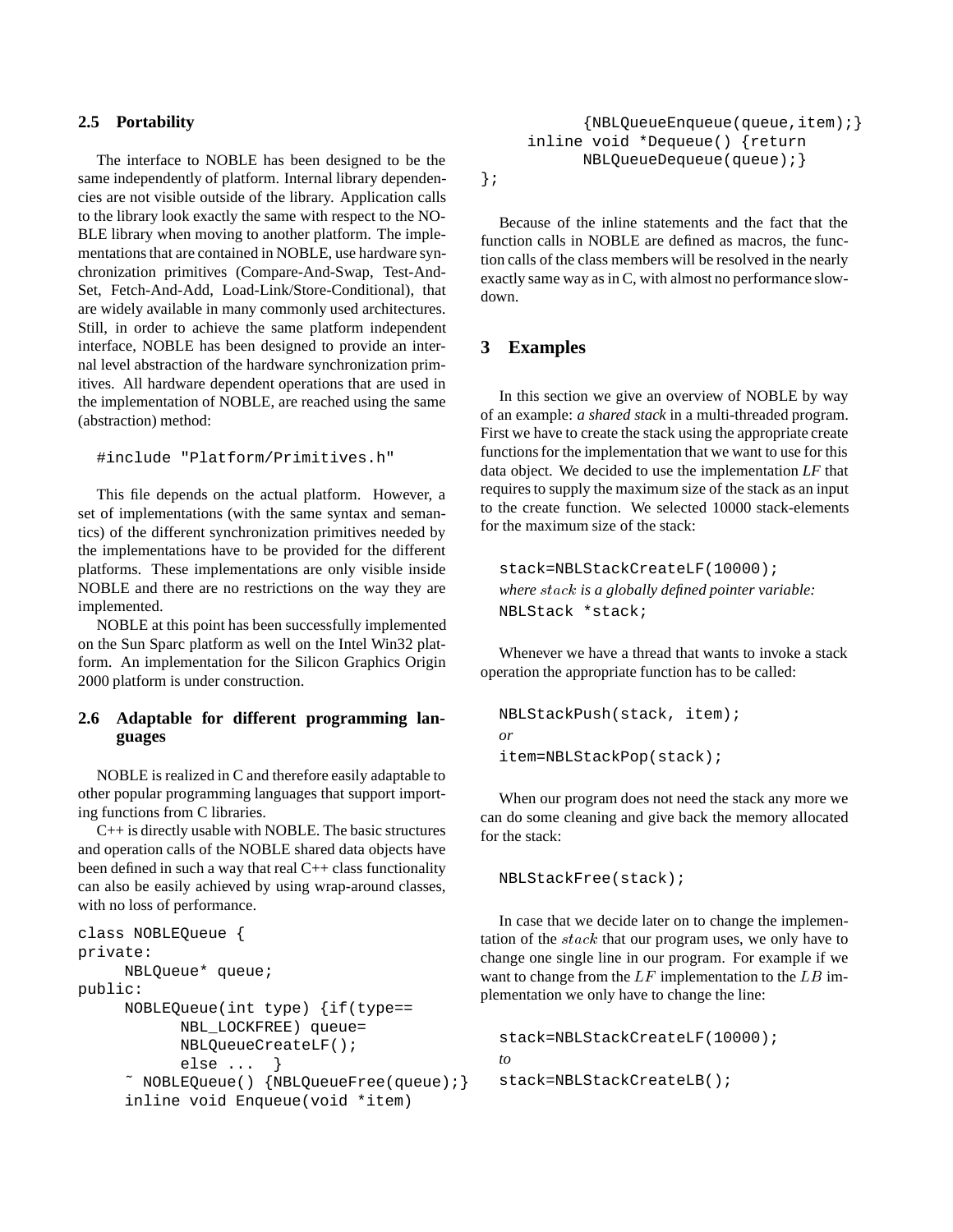| Experiment               | <b>Operation 1</b> | Operation 2     | Operation 3 | Operation 4 | Operation 5  |
|--------------------------|--------------------|-----------------|-------------|-------------|--------------|
| Oueue                    | Enqueue 50%        | Dequeue 50%     |             |             |              |
| <b>Stack</b>             | Push 50%           | Pop 50%         |             |             |              |
| Snapshot                 | Update/Scan 100%   |                 |             |             |              |
| Singly Linked List       | <b>First 10%</b>   | <b>Next 20%</b> | Insert 60%  | Delete 10%  |              |
| Queue - Low              | Enqueue 25%        | Dequeue 25%     | Sleep 50%   |             |              |
| Stack - Low              | Push 25%           | Pop 25%         | Sleep 50%   |             |              |
| Snapshot - Low           | Update/Scan 50%    | Sleep 50%       |             |             |              |
| Singly Linked List - Low | First 5%           | <b>Next 10%</b> | Insert 30%  | Delete 5%   | Sleep $50\%$ |

**Table 1.** The distribution characteristics of the random operations



**Figure 1. Experiment with singly linked lists and high contention on SUN Enterprise 10000**

# **4 Experiments**

We have performed a significant number of experiments in order to measure the performance benefits that can be achieved from the use of NOBLE. Since lock-based synchronization is known to usually perform better than nonblocking synchronization when contention is very low, we used the following micro-benchmarks in order to be as fair as possible:

- High contention The concurrent threads are continuously invoking operations, one after the other to the shared data object, thus maximizing the contention.
- Low contention Each concurrent threads performs other tasks between two consecutive operations to the shared data object. The contention in this case is lower, and quite often only one thread is using the shared data object at one time.



**Figure 2. Experiment with singly linked lists and low contention on SUN Enterprise 10000**

In our experiments each concurrent thread performs 50000 randomly chosen sequential operations. Each experiment is repeated 50 times, and an average execution time for each experiment is estimated. Exactly the same sequential operations are performed for all different implementations compared. All lock-based implementations are based on simple spin-locks using the TAS atomic primitive. For the low contention experiments each thread randomly selects to perform a set of 1000 to 2000 sequential writes to a shared memory register with a new computed value. A clean-cache operation was performed just before each sub-experiment. The distributions characteristics of the random operations for each experiment are shown in table 1.

The experiments were performed using different number of threads, varying from 1 to 30. We performed our experiments on a Sun Enterprise 10000 StarFire [Cha98] system. At that point we could have access to 30 processors and each thread could run on its own processor, utilizing full concurrency. A set of experiments was also performed on a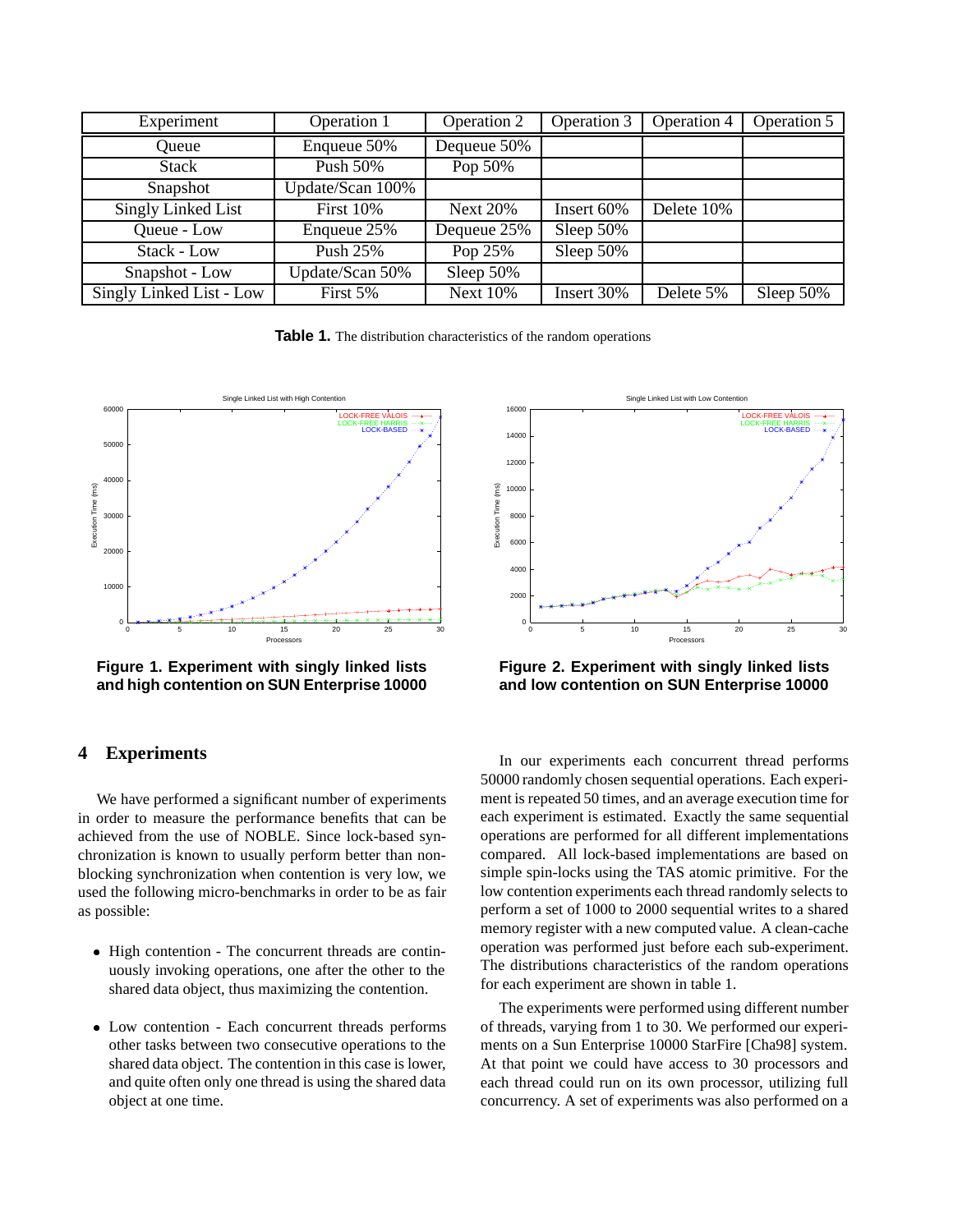

**Figure 3. Experiment with singly linked lists and high contention on Dual Pentium II**

Compaq dual-processor Pentium II PC.

Because of space constraints only some of the results from these experiments are shown here in figures 1 to 6, the average execution time is drawn as a function of the number of processes. From all the results that we collected we could definitely conclude that NOBLE, largely because of its non-blocking characteristics and partly because of its efficient implementation, outperforms the respective lockbased implementations significantly. For the singly linked list, NOBLE was up to 64 times faster than the lock-based implementation. The performance benefits from using NO-BLE and lock-free synchronization methods in general increase with the number of processors. For the experiments with low contention, NOBLE still performs better than the respective lock-based implementations, for high number of processors NOBLE performs up to 3 times faster than the respective lock-based implementations.

# **5 Conclusions**

NOBLE is a library for non-blocking synchronization, that includes implementations of several fundamental and commonly used shared data objects. The library is easy to use and existing programs can be easily adapted to use it. The programs using the library, and the library itself, can be easily tuned to include different synchronization mechanisms for each of the supported shared data objects. Experiments show that the non-blocking implementations in NOBLE offer significant improvements in performance, especially on multi-processor platforms. NOBLE currently supports two platforms, the SUN Sparc and the Intel Win32 architectures. There is work under construction for supporting the Silicon Graphics Origin 2000 platforms.



**Figure 4. Experiment with singly linked lists and low contention on Dual Pentium II**

The first version of NOBLE has just been made available for outside use and can be used freely for the purpose of research and teaching, it is available on the web at http://www.cs.chalmers.se/˜noble. We hope that NOBLE will narrow the gap between theoretical research and practical application.

Future work in the NOBLE project includes the extension of NOBLE with more implementations and new shared data objects, as well, as porting NOBLE to platforms more suitable for real-time systems.

# **References**

- [AllEHPST99] B. ALLVIN, A. ERMEDAHL, H. HANS-SON, M. PAPATRIANTAFILOU, H. SUNDELL, PH. TSIGAS. Evaluating the Performance of Wait-Free Snapshots in Real-Time Systems. *SNART'99 Real Time Systems Conference*, pages 196–207, Aug 1999.
- [Cha98] A. CHARLESWORTH. StarFire: Extending the SMP Envelope. *IEEE Micro*, Jan. 1998.
- [Har01] T.L. HARRIS A Pragmatic Implementation of Non-Blocking Linked Lists. *Proceedings of the 15th International Symposium of Distributed Computing,* October 2001.
- [KarLMS91] A. KARLIN, K. LI, M. MANASSE AND S.OWICKI. Empirical studies of competitive spinning for a shared-memory multiprocessor. *Proceedings of the 13th ACM Symposium on Operating Systems Principles*, pp. 41-55, Oct. 1991.
- [MelS91] J. M. MELLOR-CRUMMEY AND M. L. SCOTT. Algorithms for Scalable Synchronization on Shared-